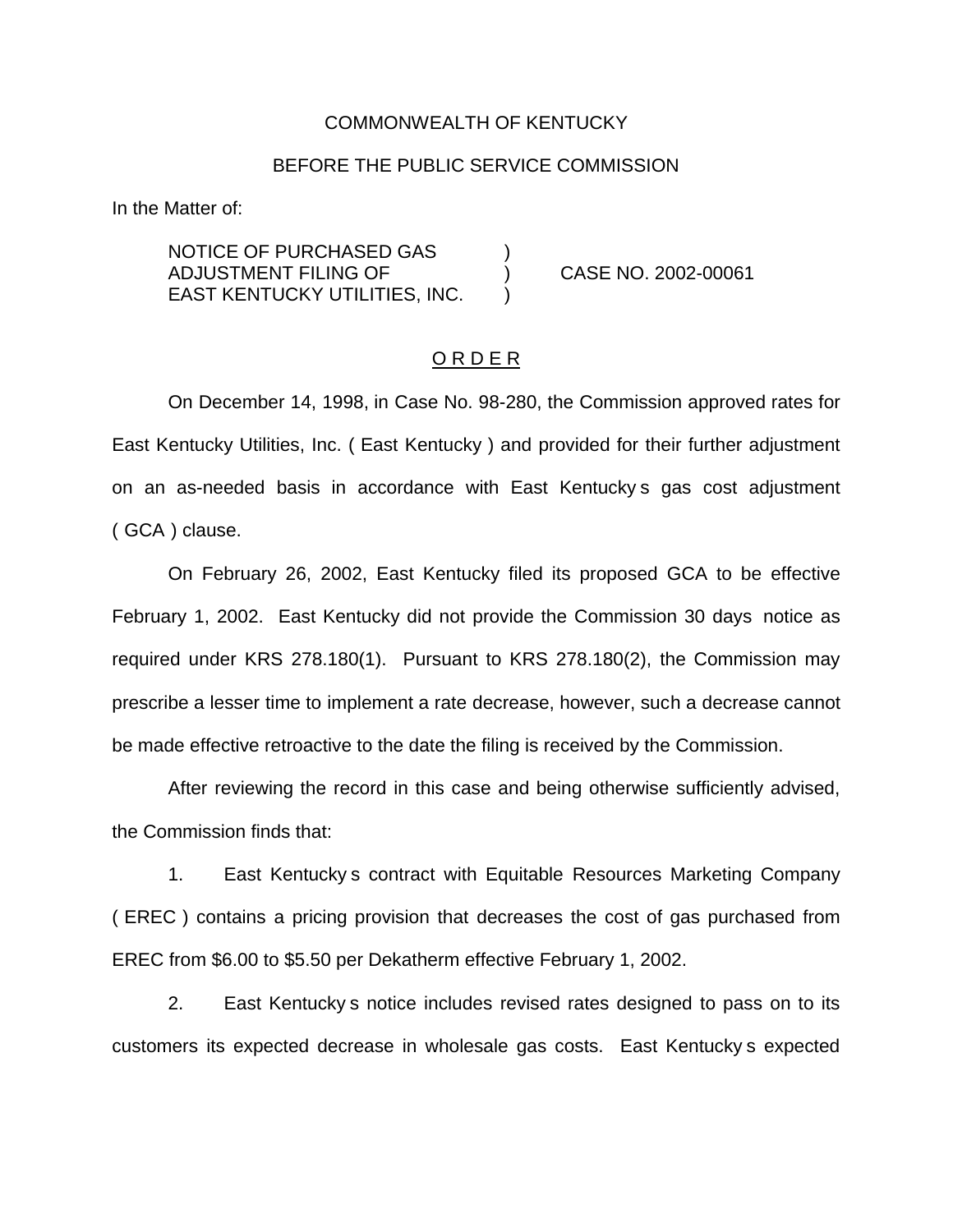gas cost is \$7.0902 per Mcf, which represents a decrease of 61.15 cents per Mcf from its current gas cost. This reflects the high heat content of the gas supplied by EREC.

3. Given the filing date of February 26, 2002, and East Kentucky s billing cycle, the earliest possible effective date is March 1, 2002.

4. The rates in the Appendix to this Order are fair, just and reasonable, in the public interest, and should be approved for service rendered by East Kentucky on and after March 1, 2002.

IT IS THEREFORE ORDERED that:

1. The rates in the Appendix, attached hereto and incorporated herein, are approved for service rendered on and after March 1, 2002.

2. Within 20 days of the date of this Order, East Kentucky shall file with this Commission its revised tariffs setting out the rates authorized herein.

Done at Frankfort, Kentucky, this 11<sup>th</sup> day of March, 2002.

By the Commission

ATTEST: